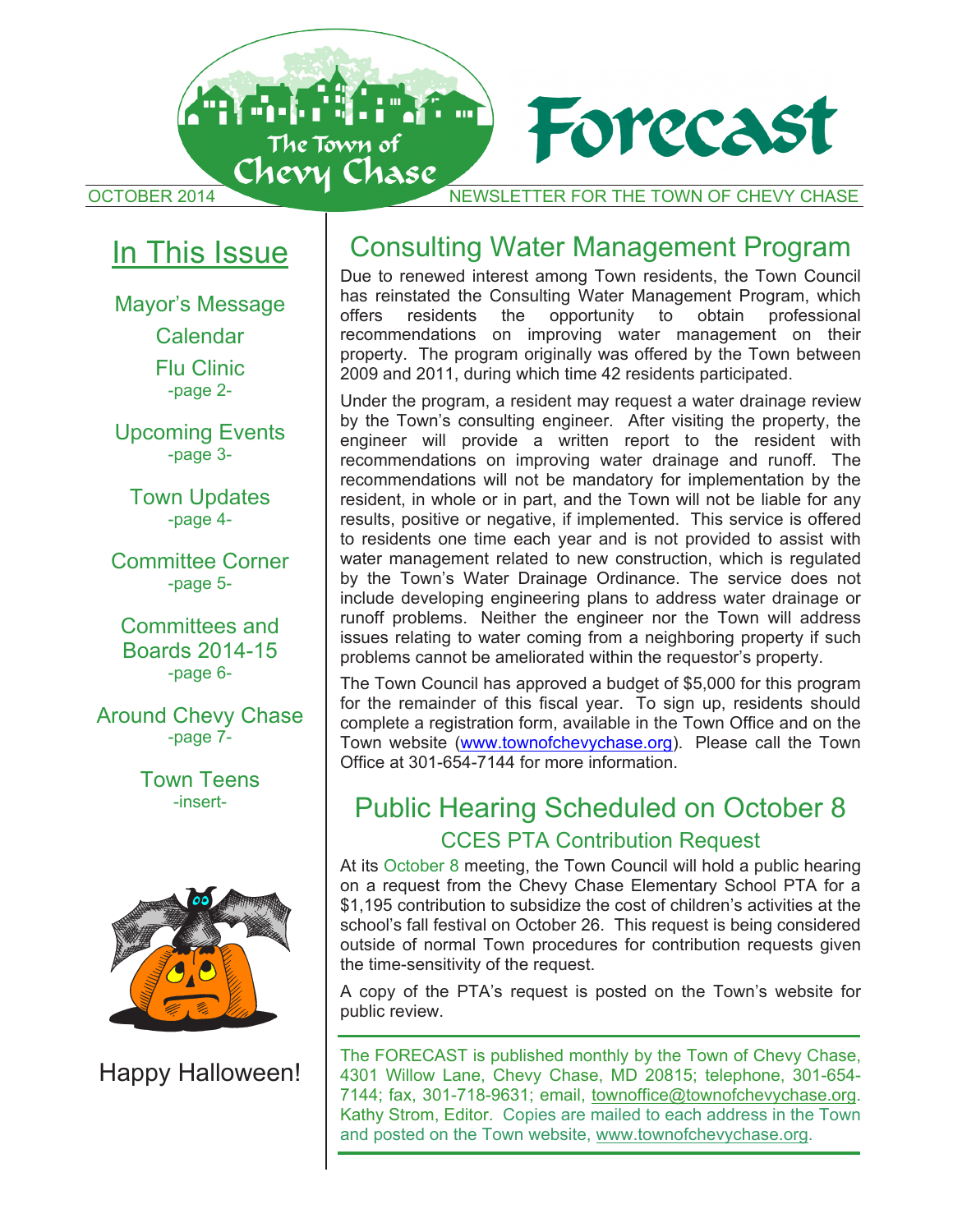# Mayor's Message Kathy Strom

As many of you know, the Town has been working closely this year with the firm of Buchanan Ingersoll & Rooney, and its partners, to articulate and advance our concerns related to the proposed Purple Line light rail project. I want to take this opportunity to update you on the types of activities that we have engaged in with their assistance and strategic counsel.

Over the past six months, we have worked to educate decision makers on the flaws of the Purple Line project – including spiraling costs, weak ridership data, and potential environmental harms. Meeting with Congressional members and staff, we have sought to educate them on the local and regional impacts of the Purple Line, as well as overall project flaws. We also have met with federal agency officials to raise awareness of the issues that are relevant to the comparative evaluation of projects competing for scarce transportation dollars. And we have made our concerns known and understood by various media who are following the project.

We believe that these efforts have been both informative and productive, and we look forward to continuing this work with the firm and their partners over the coming months.



Wednesday, October 8 – Town Council Meeting, 7 p.m.

Thursday, October 9 - Flu Clinic, 4 - 7 p.m.

Thursday, October 9 - Community Relations Committee, 7 p.m.

Thursday, October 9 - Public Services Committee, 7 p.m.

Tuesday, October 14 - Climate and Environment Committee Event, 7 - 9 p.m.

Wednesday, October 15 - Leaf Vacuuming Begins

Saturday, October 18 - Breakfast and a Walk with the Town Arborist, 9 a.m.

Sunday, October 19 - Fall Fete, 5 - 7 p.m.

.Monday, October 20- Long Range Planning Committee, 7 p.m.

Tuesday, October 21 - Land Use Committee, 7 p.m.

Thursday, October 23 - Discussions and Desserts, 7:30 p.m.

Saturday, October 25 - Play Date in the Park, 9 a.m.

# Sign-Up for the Flu Clinic - MedStar Visiting Nurses Thursday, October 9, 4 – 7 p.m., Town Hall

- Shots will be administered to anyone nine years of age and up.
- The cost without Medicare Part B is \$30.

L

- Pneumococcal vaccine (\$90) is recommended for all adults 65 years of age & older.
- There is no charge if you have Medicare Part B and are not part of a HMO.
- We accept cash and checks. Checks should be made payable to MedStar VNA.
- Mist (nasal spray) is available for healthy people ages 9 through 49 and not pregnant.
- A "high-dose" inactivated vaccine (\$55) is available for persons 65 years of age and older.

Please call the Town Office at 301-654-7144 by Friday, October 3 to sign up for the program. **You must sign up to receive a flu shot or pneumonia vaccine**.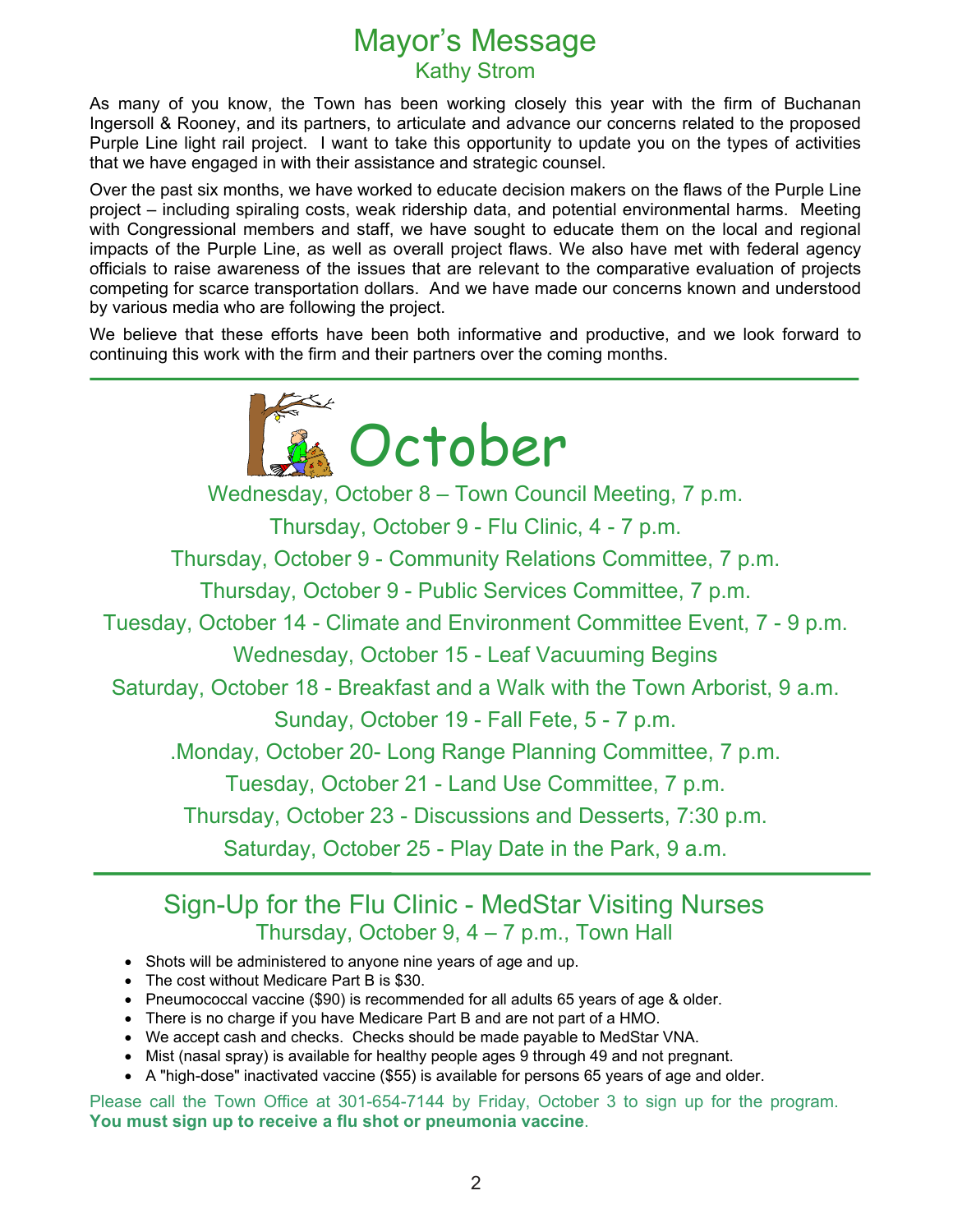# **UPCOMING EVENTS**

# Breakfast and a Walk with the Town Arborist

Saturday, October 18 - 9 a.m., Town Hall

Join residents of all ages at the Town Hall for breakfast with Dr. Tolbert Feather, the Town arborist, followed by his annual walk and talk through the Town. This event gives residents the opportunity to learn more about the Town's tree canopy. Come loaded with questions! Please RSVP to the Town Office at townoffice@townofchevychase.org or 301-654-7144.

## Fall Fete: Good Eats on Town Streets on October 19 Sunday, October 19, 5 - 7 p.m., Town Hall

Find the details of this event on page 8. We encourage you to join us for a fun afternoon!

# Discussion & Desserts: The Islamic State of Iraq and Syria Thursday, October 23, 7:30 p.m., Town Hall

Join Aki Peritz, Town resident and coauthor of "Find, Fix, Finish: Inside the Counterterrorism Campaigns that Killed bin Laden & Devastated al Qaeda" for a discussion and desserts in the Town Hall on Thursday, October 23 at 7:30 p.m. Since earlier this summer, the terrorist group "The Islamic State of Iraq and Syria" (ISIS) has made a lightning advance across much of Iraq and now controls an area the size of Great Britain. Where did ISIS come from, what does it wish to achieve -- and should we be concerned? Please RSVP to the Town Office at townoffice@townofchevychase.org or 301-654-7144.

# Play Date in the Park

## Saturday, October 25, 9 a.m., Lawton Center Playground

Town toddlers, preschoolers and their families are welcome for a morning of play beginning at 9 a.m. at the Lawton Center playground. We will provide juice boxes, coffee and bagels. Families with infants and older siblings are welcome. Please RSVP to the Town Office at 301-654-7144 or by email at townoffice@townofchevychase.org.

# Friday Flicks are Back!

November launches the return of movie nights in the Town Hall.

For adults, our wine, cheese and movies begin on Friday, November 7 with *Harvard Beats Yale 29- 29*, a documentary film of the November 23, 1968 game between these two undefeated Ivy League teams. Brian Dowling, Yale's starting quarterback in the film, served as the inspiration for B.D. in Gary Trudeau's Doonesbury cartoon. Cast includes a young Tommy Lee Jones who played football



for Harvard. Documentaries will continue through March on the first Friday of each month. Town Hall doors open at 7:30 p.m.

 For kids, our pizza, popcorn and movies begin on Friday, November 14 with *Free Bird,* a story about turkeys going back in time to rewrite the menu for Thanksgiving -- a seasonal theme for the November screening. Movies for children will continue through March on the second Friday of each month. Showtime is 6 p.m.

# Nutcracker at Round House Theatre

## Sunday, December 7 - 3 p.m., Round House Theatre

Round House Theatre is putting on an updated musical version of the Nutcracker. It is a charmingly heartfelt and amusing story, great for a family outing, and fun for all ages. The performance is Sunday, December 7, 3 pm. We'll gather in the patron's lounge at the theater before the show for distribution of the tickets. After the show, you are invited to a private reception with members of the theater's production team. The price of tickets is \$30. For seniors 65 and over and for those 30 and under, a discounted price of \$20 is available. Call the Town Office at 301-654-7144 for more details.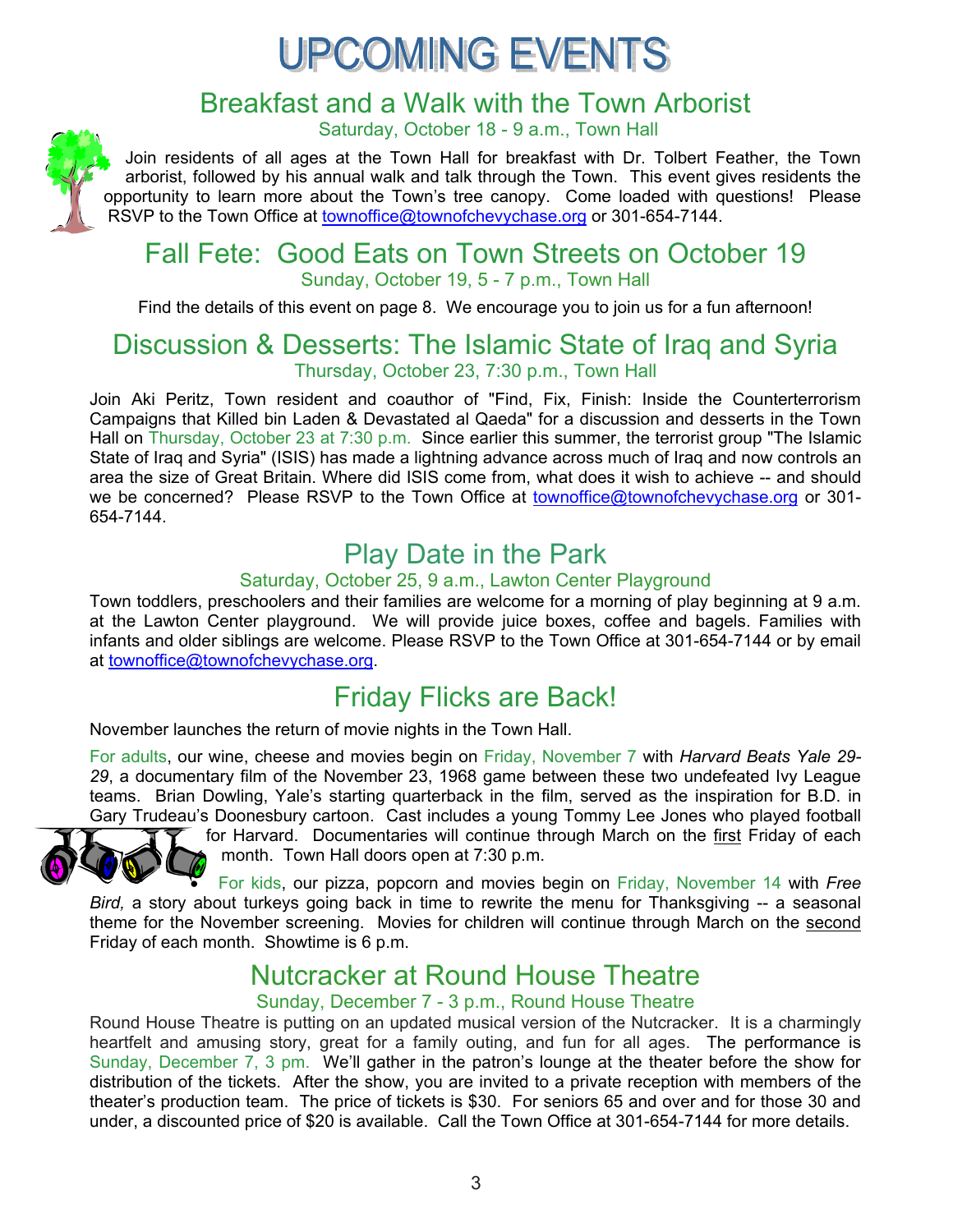# **Town Updates Crimewatch**

The following crimes were reported to the Town Office in September:

### 9/1/2014

A resident in the 4300 block of Stanford Street reported that a bike was stolen from an unlocked garage.

### 2015-2016 Resident Directory Planned

The Town is preparing to update the Resident Directory for the 2015-2016 calendar years. We will mail authorization cards during the second week of October. These cards need to be returned by mail or dropped off at the Town Office by Friday, November 28 in order for you to be included in the directory. Please feel free to include partial information if you are uncomfortable listing all of your contact information in the directory. The Resident Directory is only made available to Town residents. The Town does not sell or make the directory available to non-residents or any other third party.

The Resident Directory is a great resource to connect with your neighbors and learn more about Town services. The Town cannot include residents in the directory without express authorization from them. We are hoping that this year's directory will be the most complete and comprehensive edition that we have ever published; however, without your authorization you cannot be included. It is very important that you return the card that authorizes your inclusion.

### Fall Tree Plantings

The Town is preparing its fall tree planting list. If you would like a street tree planted adjacent to your property, or if you would like a canopy tree planted on your property (as part of the Native Canopy Tree Planting Program), please contact the Town Office at townoffice@townofchevychase.org by Monday, October 10.

### Leaf Collection

Leaf vacuuming will begin Wednesday, October 15 and will continue through the second week of December. Please rake leaves to the edge of the curb to be vacuumed. Leaves must be free of debris such as sticks, bottles, cans and rocks. A map of the leaf collection schedule can be found on the Town's website.

### Street Repaving

The Town will be repaving the following streets as part of its street maintenance program: Ridge Street; Stanford Street, west of Maple; West Avenue; 44<sup>th</sup> Street; 45<sup>th</sup> Street, Willow Lane, east of 44th Street; and Leland Street, west of Curtis Road. "No Parking" signs will be posted in advance of the work.

### Zimmerman Park Improvements

This fall, drainage and landscaping improvements will be made to Zimmerman Park. This work includes installation of several rain gardens and drainage inlets.

### Permit Parking Renewal Reminder

For those residents living on streets with permit parking, this is a reminder that it is time to renew your permits. Please fill out the renewal form you received in the mail and return it to the Town Office.



# Doggie Do and Doggie Don't

The Town Office has received calls from residents requesting that we remind dog owners that when they are walking their pets through Town, they should not dispose of bags of dog waste in recycling bins or in bags of lawn debris. Also, please do not discard bags of dog waste behind the Lawton Center. The County will impose a fine on any person who litters the grounds of the Center. Thanks for your cooperation in addressing this issue.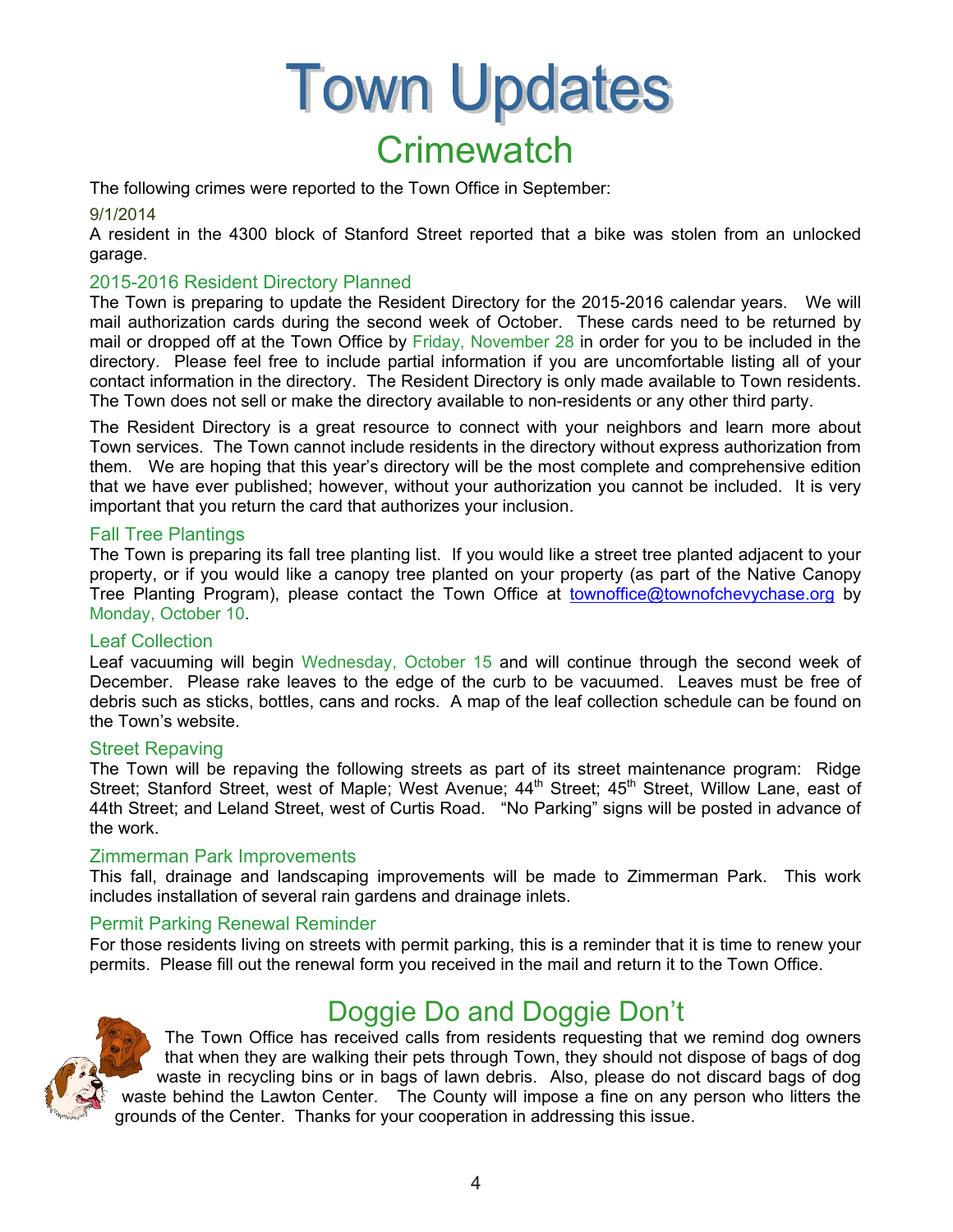**Committee Corner** Land Use Committee

## Volunteer Writers Sought

The Land Use Committee is seeking volunteer writers to assist with editing informational flyers that will provide information about building topics in the Town. Please call the Town office or email townoffice@townofchevychase.org if you would like to help out.

# Long Range Planning Committee Plan to Urbanize Bethesda Moves Ahead Rapidly

The county planning department is scheduled to present preliminary recommendations for a new Bethesda sector plan by mid-November. From all indications, developers are seeking a fast-track plan to expand development in downtown Bethesda and in areas adjacent to the Town than is permitted under the current plan.

The county's policy to locate growth and development near major transit stops makes sense, but the impact of this growth on infrastructure has not been adequately addressed. Excellent schools, parks, public transportation, pedestrian safety, and roadways have long been the foundation of Montgomery County's high quality of life.

#### *It is important that county planning officials and our elected representatives hear your views on what should and should not be included in the Bethesda sector plan*.

At risk in the new plan is the fate of one critical asset to the Town -- the buffer zone created by the parking lots separating our neighborhood from development along Wisconsin Avenue. County plans call for substantially diminishing these parking lots and replacing them with large "transitional" buildings. Only a narrow "Eastern Greenway" would remain.

A sense of how building development affects the adjacent neighborhood can be seen in the two large buildings nearing completion across from Barnes and Noble. Formerly, parking lots buffered the adjacent single-family homes of the Sacks community from this commercial area.

To increase county awareness of these concerns, the Town has joined a coalition of 18 residential communities surrounding Bethesda. That group has written to and met with county planning officials (see letter to Planning Board chair on the Town's website) and has asked, for example, that the new plan take into account the impact on schools, traffic and parks of the increased residential density proposed both in the plan and in nearby communities. Separately, the Town has retained legal counsel to work with us to help protect our buffer areas and is following, through the Long Range Planning Committee, developments related to the downtown plan.

*Our elected representatives need to hear from you.* Every voice counts as the sector plan takes shape. Write to:

County Planning Board Chair Casey Anderson MCP-Chair@mncppc-mc.org

County Council President Craig Rice Councilmember.Rice@montgomerycountymd.gov

County Council Representative Roger Berliner Councilmember.Berliner@montgomerycountymd.gov

# Committees and Boards

In an effort to provide timely information about the work of the committees and boards, the Town posts the agendas and minutes of all of the Town's standing committees and boards on the Town website.

In addition to the Town's standing committees and boards, Town resident volunteers serve on the Purple Line Mitigation Advisory Group, the Power Reliability Task Force and the Tree Subcommittee and act as block captains for the Town's Neighborhood Watch Program. Town resident Rose Gutfeld lends her professional editorial talents to the Town by assisting with the newsletter each month. We are grateful for the hard work and contributions of all of our volunteers.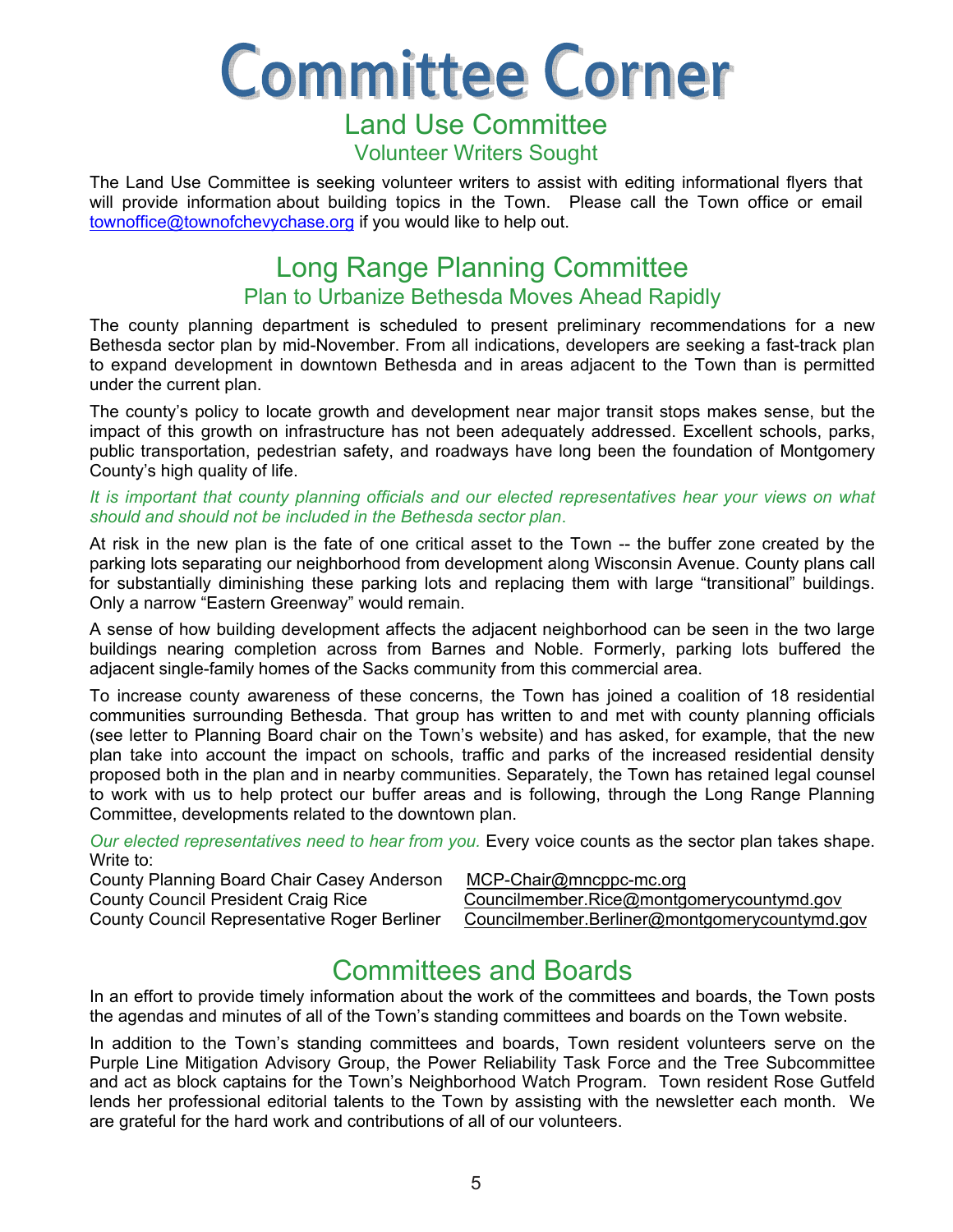# Committee and Board Members 2014 - 2015

### Climate and Environment Committee

Vicky Taplin, Council Liaison

- Julia Craighill, Co-Chair
- Christine Real de Azua, Co-Chair
- Matilde Farren
- Dr. Francis Kline
- John Kolakowski
- Harry Marshall
- Judy McGuire
- Marcie Meditch
- Julia Randall
- Kirk Renaud
- Barney Rush
- Stu Sessions
- Debbie Vollmer

## Community Relations Committee

John Bickerman, Council Liaison

- Bridget Hartman, Co-Chair
- Ann Wild, Co-Chair
- Jean Carlson
- Erin Kopelman
- Bob Lyford
- Aki Peritz
- Lorraine Rendleman
- Barbara Rose
- Loretta Sevier
- Julie Stanish

## Land Use Committee

- Kathy Strom, Council Liaison
- Craig Brooks, Co-Chair
- Dedun Ingram, Co-Chair
- Tom Collins
- Dima Fayyad
- Kathy Flaxman
- Adam Goozh
- Sid Narang
- Cathy Wolf

## Long Range Planning Committee

- Pat Burda, Council Liaison
- Tina Coplan, Co-Chair
- Steve Seidel, Co-Chair
- Linna Barnes
- John Beale
- Grant Davies
- Lou Evangelista
- Donald Farren
- **•** Leslie Hill
- Mary Anne Hoffman
- Kathie Legg
- John Midlen
- John Murtagh
- Henry Smith
- David Valenstein

## Public Services Committee

Al Lang, Council Liaison

- David Eason, Chair
- Michael Coplan
- Dan Ericson
- Mary Flynn
- Mark Grannis
- Sue Hill
- Abigail Marshall
- Ken Sager
- Donna Worsham

### Bethesda Fire Board

• Grant Davies

### Chevy Chase Fire Board

- John Barnes
- John Bird
- Haig Ellian

### Election Board

- Anthula Gross
- Steve Lawton
- Gloria Tristani

## Ethics Commission

- Scott Fosler
- Barry Hager
- Doug Lowenstein

### Police Advisory Board

• Dave Eason

### Tree Ordinance Board

- Melanie Choukas-Bradley
- Miriam Daniel
- Lees Hartman
- Coralee Hoffman
- Chris Wright

### Water Board

- Michael Guhin
- Douglas Lohmeyer, Civil Engineer
- Don MacGlashan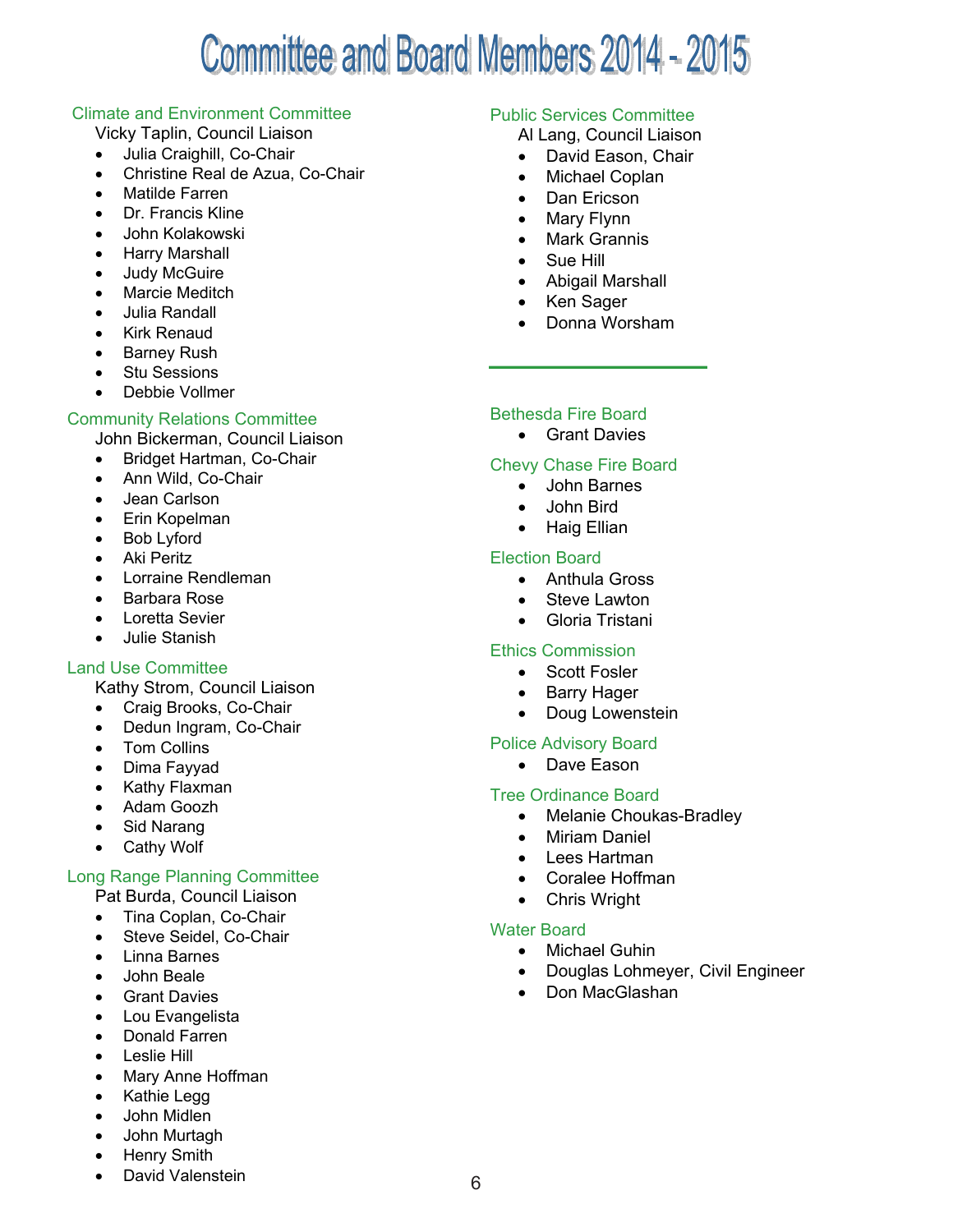# **Around Chevy Chase**

## CC@ H To Hold Fourth Annual Open House Caroline Michaelis

Please join us on Sunday, October 26 from 2 to 4 p.m. at the Woman's Club of Chevy Chase, for our fourth Annual Open House. This year's featured speaker will be Mark Kennedy Shriver, Senior Vice President of Strategic Initiatives for Save the Children and author of a recent memoir about his father, *A Good Man: Rediscovering My Father, Sargent Shriver.* Sargent Shriver was the first director of the Peace Corps and subsequently went on to a long and illustrious career in public service. After his presentation, "A Good Man: Faith, Hope and Love in Action," Mr. Shriver will autograph copies of the book, which will be on sale. The event is free, but space is limited, so registration is required at www.chevychaseathome.org or by calling 301-657-3115.

On Tuesday, October 7 from 2 to 4 p.m. at the Chevy Chase Village Hall, another in our new series of "Mini-Mingles" will offer a whole array of diverse activities, from tech help to discussing past or planned travel (a great opportunity to pick up tips from others). Come sample this exciting new concept!

Join the Brunch Bunch at the Olympia Cafe on Brookville Road on Thursday, October 9 from 10 to 11:30 a.m. Just drop in, buy a cup of coffee, and join the CC@ H table -- it's fun, and there's plenty of free parking.

The renowned Brazilian acoustic guitarist Carlos Barbosa-Lima will conduct a Master Class with advanced students pre-selected by the International Conservatory of Music on Sunday, October 19. Watch this Master at work anytime from 1 to 4 p.m. at the CC Village Hall. The event is co-sponsored by the ICM, CC@ H, and Chevy Chase Village.

Attend the Fall Volunteer Training Session on Thursday, October 16 from 4 to 6 p.m. Consider becoming one of CC@ H's award-winning volunteers now! For more information, go to www.chevychaseathome.org or call 301657-3115.

# General Election Early Voting October 23 - 30, 10 a.m. - 8 p.m., Lawton Community Center

# www.777vote.org

# October Events in Bethesda

### Taste of Bethesda, Saturday, October 11, 11 a.m. - 4 p.m., Woodmont Triangle

Bethesda's famous food and music festival brings 60 restaurants and five stages of entertainment to Bethesda's Woodmont Triangle. Each year, more than 40,000 attendees sample the delicious restaurants, enjoy the live entertainment and visit the kid's corner for face painting and arts & crafts.

The annual Taste of Bethesda is held in conjunction with Best of Bethesda Day, which also features Come Back to Bethesda classic car show and Rescue Day.

### Bethesda Art Walk Takes Place on the Second Friday of Every Month from 6 to 9 p.m.

Bethesda galleries showcase artwork created locally, nationally and internationally including painting, photography, sculpture and mixed media. Enjoy several galleries by walking throughout downtown Bethesda to learn more about the Bethesda arts scene and featured artists. The free Bethesda Circulator stops within a few blocks of each Bethesda Art Walk gallery, and runs continuously throughout the duration of the Art Walk.